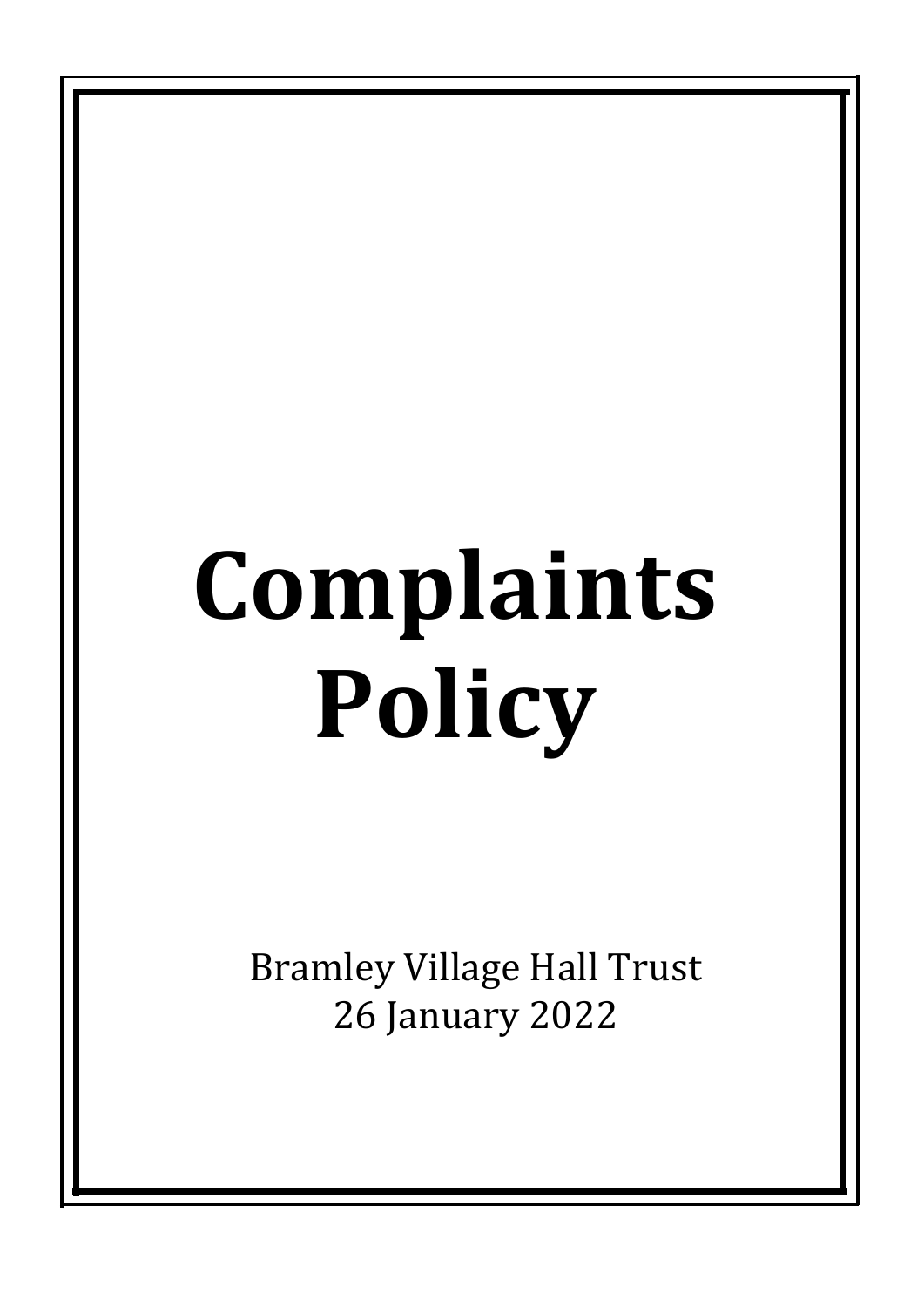## **Introduction**

The Bramley Village Hall Trust is committed to maintaining its strong partnership with members of the local community and the users of Bramley Village Hall. We are open to feedback and comments about our work, both positive and negative, as these can provide us with valuable information about our effectiveness and how we can better meet our aims.

If any user of Bramley Village Hall or member of the local community are unhappy about the standard of service provided, the quality of the facilities within the Hall, the safety of users, the handling of a particular situation or issue, or any other matter, Bramley Village Hall Trust would wish to work to rectify this. 

Bramley Village Hall Trust are committed to equal opportunities and take complaints about discrimination very seriously.

The adoption of a clear complaints procedure will help the Bramley Village Hall Trust ensure that most complaints are resolved quickly and smoothly and as close to the source of the misunderstanding or problem as possible.

### **Procedure for Handling Complaints**

Bramley Village Hall Trust believe that most complaints can be resolved satisfactorily by informal discussion either over the telephone, via email or through a meeting of the key people involved.

Bramley Village Hall Trust aim to acknowledge complaints within five working days and give a full response to complainants within two weeks. If the complaint is judged to involve complex issues, complainants will be informed within two weeks when they can expect a full response. The main aim throughout the process is to resolve the matter as quickly and effectively as possible, to everybody's satisfaction.

Any safety concerns that may endanger a user of Bramley Village Hall will be communicated via the Bookings Secretary or the Caretaker to the user.

Bramley Village Hall Trust will take every complaint seriously and will treat everyone who complains with respect and courtesy.